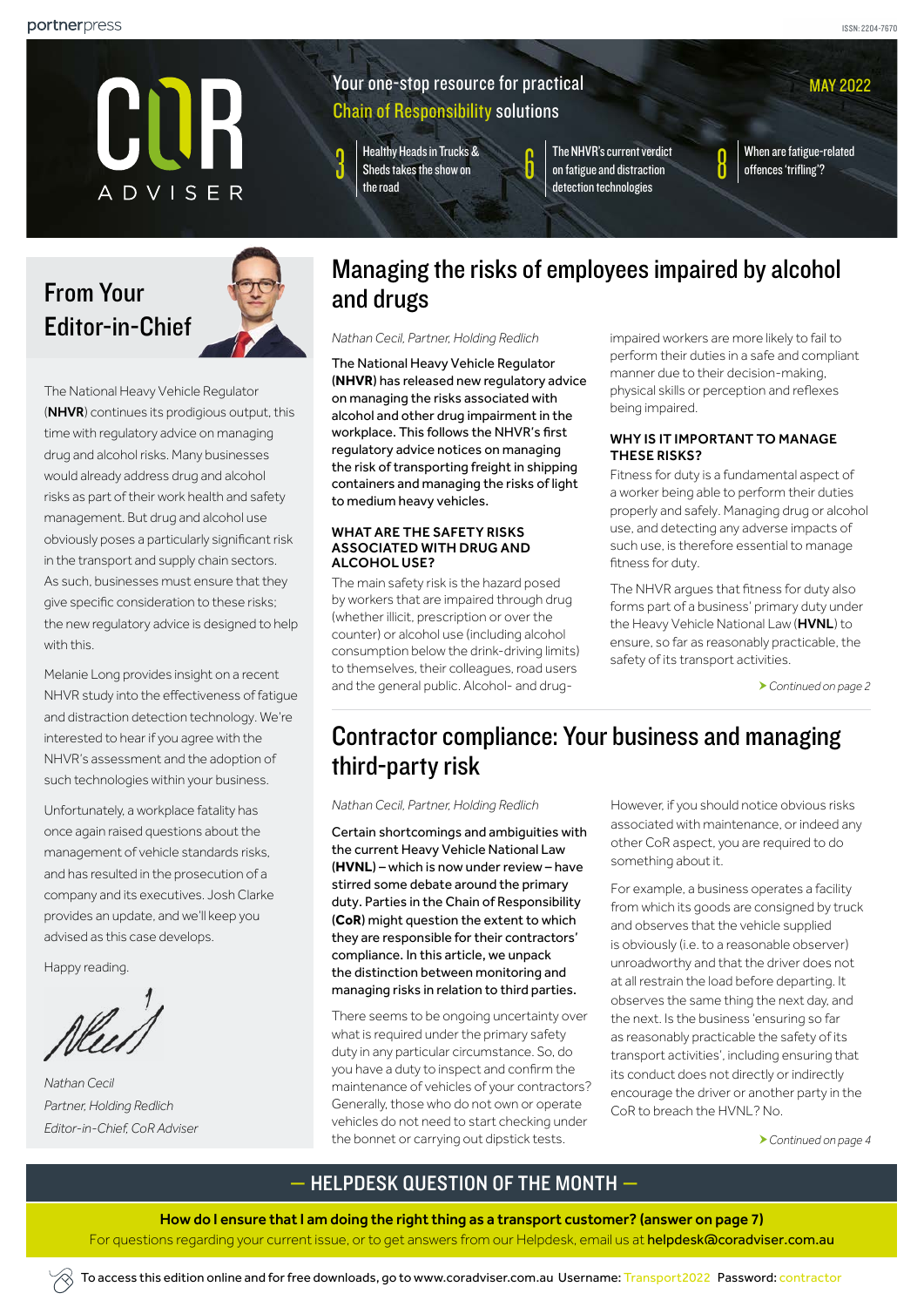## 6 tips for implementing a drug and alcohol policy

*Michael Selinger, Partner, Holding Redlich and Jessica Oldfield, Editor, Portner Press*

## To manage the risks associated with alcohol and drugs in your workplace, you will need to implement a drug and alcohol policy.

Following are six key tips for implementing an alcohol and drug policy in your workplace:

- § Your policy should focus on preventing drug and alcohol abuse rather than punishing workers for using drugs or alcohol. This includes emphasising the risks of alcohol and drug abuse, such as risk of health effects like liver damage and increased risks of accidents.
- Before you implement a drug and alcohol policy, consult with relevant stakeholders (e.g. workers, unions, health and safety representatives) about the terms of the policy and the reasons for its introduction. Consultation will help minimise any confusion or concerns regarding a perceived invasion of privacy. It is also likely to increase compliance with the policy.

# Consultation will help minimise any confusion or concerns.

- § Communicate the policy to all workers and provide appropriate training so there is no confusion about its content. Ensure all workers fully understand the drug and alcohol policy and the consequences of breaching it. Make sure all workers sign off as having read and understood the policy.
- **Your leaders must be adequately trained** on your policy and how to identify signs of intoxication, approach intoxicated workers and monitor compliance with the policy.
- **Ensure you apply the policy fairly and** consistently to every worker.
- To ensure continued compliance, provide your workers with timely reminders about the policy.

### *Continued from page 1 ["Managing the risks of employees impaired by alcohol and drugs"](#page-0-0)*

This aspect of the HVNL hasn't been tested in court yet. Existing decisions focus more on a lack or deficiency in safety management practices or a failure in the implementation of such practices, rather than focusing on a lack of fitness to perform those tasks safely. But, we can expect the NHVR to push this concept in court when an appropriate case arises.

Given that the concept is firmly established in general work health and safety law, it is reasonable to expect that it might be recognised under the HVNL.

## WHO HAS A DUTY TO MANAGE THESE RISKS?

Parties in the Chain of Responsibility (CoR) have a duty to manage the risks posed by the use of alcohol and drugs. As such, the executives of parties in the CoR also have an independent duty to ensure that these risks are being managed effectively. This includes ensuring that sufficient resources (financial, human and other) are made available within the business to address these risks and that they are being implemented and monitored effectively.

## HOW CAN YOU MANAGE THOSE RISKS?

The regulatory advice recommends implementing a drug and alcohol management plan that may include:

- **•** policy and supporting procedures on alcohol and other drug impairment in the workplace;
- **a** worker communication plan and safety management expectation setting;
- providing information, education and training to workers on identifying and dealing with drug and alcohol impairment;
- **safequards on tasks, processes and** equipment that require a high level of concentration or motor coordination;
- § engaging with businesses that have a good safety and compliance reputation, including fit for work and HVNL compliance requirements in supply chain contracts; and
- implementing a drug and alcohol screening program, which may include pre-employment, random or targeted testing based on reasonable suspicion or following an accident or incident.

**TIP:** Visit [www.nhvr.gov.au/safety](http://www.nhvr.gov.au/safety-accreditation-compliance/chain-of-responsibility/regulatory-advice/managing-the-risks-of-employees-impaired-by-alcohol-and-other-drugs)[accreditation-compliance/chain](http://www.nhvr.gov.au/safety-accreditation-compliance/chain-of-responsibility/regulatory-advice/managing-the-risks-of-employees-impaired-by-alcohol-and-other-drugs)[of-responsibility/regulatory-advice/](http://www.nhvr.gov.au/safety-accreditation-compliance/chain-of-responsibility/regulatory-advice/managing-the-risks-of-employees-impaired-by-alcohol-and-other-drugs) [managing-the-risks-of-employees](http://www.nhvr.gov.au/safety-accreditation-compliance/chain-of-responsibility/regulatory-advice/managing-the-risks-of-employees-impaired-by-alcohol-and-other-drugs)[impaired-by-alcohol-and-other-drugs](http://www.nhvr.gov.au/safety-accreditation-compliance/chain-of-responsibility/regulatory-advice/managing-the-risks-of-employees-impaired-by-alcohol-and-other-drugs) for the NHVR's regulatory advice.

# 8-month investigation into Piccadilly driver fatality leads to charges against cement company and executives

*Joshua Clarke, Lawyer, Holding Redlich*

The National Heavy Vehicle Regulator (**NHVR**) is prosecuting a South Australian company, its owner/managing director and another manager for breaches of primary safety duties after one of the company's drivers died in a heavy vehicle rollover in October 2020.

The incident occurred when a loaded cement mixer collided with a tree and rolled, crushing the front cabin and killing the driver inside. The company's owner/managing director and another man were previously charged with manslaughter in relation to the driver's death, however those charges were subsequently dismissed.

The NHVR now accuses the company and two individuals of knowing that the heavy vehicle was defective but allowing it to continue to be used on the road. This, the NHVR alleges, constitutes offences under the Heavy Vehicle National Law (**HVNL**), the most severe of

which is punishable by up to \$341,870 and up to 5 years' imprisonment for an individual and \$3,418,700 for a corporation.

Section 26C of the HVNL sets out the primary duty, which ensures that each party in the chain for a heavy vehicle must ensure, so far as is reasonably practicable, the safety of the party's transport activities relating to the vehicle. This of course applies to transport operators and employers, who can be prosecuted if they fall short of what the duty requires – as the accused in this case have discovered.

In a media release by the NHVR, the NHVR Director of Prosecutions said, "If the company and its executives had proper procedures and processes in place, and acted on known defects, this death could have been prevented."

The matter was listed for mention in the Adelaide Magistrates Court on 22 April 2022 and we'll keep you updated on the outcome.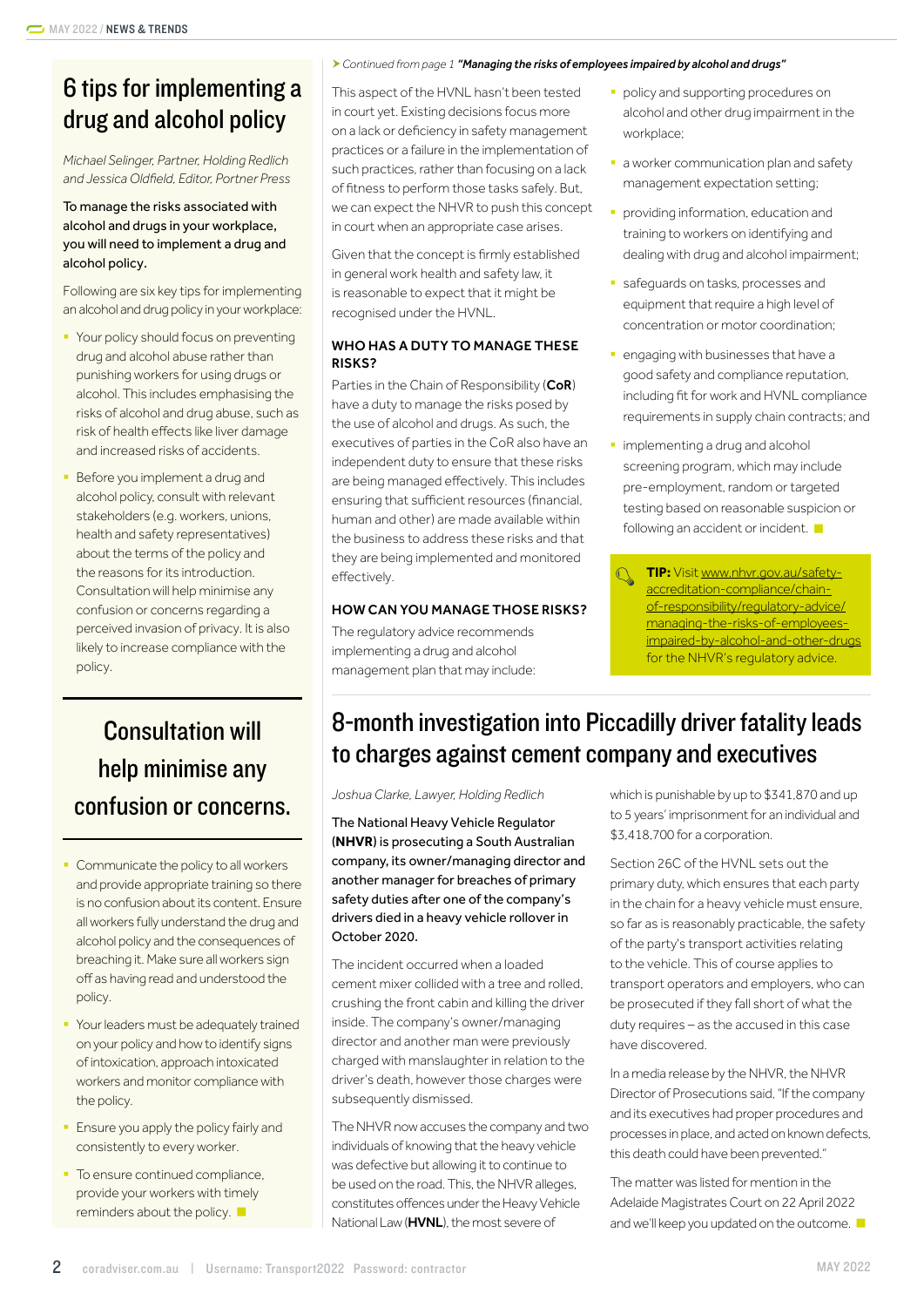## <span id="page-2-0"></span>Healthy Heads in Trucks & Sheds takes the show on the road

*Jessica Oldfield, Editor, Portner Press*

Healthy Heads in Trucks & Sheds (**HHTS**), a not-for-profit national mental health and wellbeing initiative launched last year, has taken the show on the road.

HHTS is touring the country in a Roadshow that will visit 18 industry events across 2022  $t \cap$ 

- § provide mental health support through resources developed by HHTS;
- § promote education materials tailored to the needs of the heavy vehicle and supply chain sector;
- **•** promote the use of the free Healthy Heads app; and
- § distribute pocket-sized handbooks with practical mental health and wellbeing tips.

HHTS CEO Naomi Frauenfelder said, "The announcement of the Roadshow comes with great excitement as it allows HHTS to connect with those in the industry who may not have access to the tools they need to take care of their mental health.

"Our long-term ambition is to make mental health part of everyday conversation, and the Roadshow provides HHTS with the means to help people in the sector feel more connected. It's about stopping to have a chat and knowing where to turn when support is needed."

The Roadshow has received significant backing from major industry partners, including PACCAR Australia, Dealer Industry Fund and bp.

PACCAR Australia Managing Director Andrew Hadjikakou said, "At PACCAR, we prioritise mental health as much as we do safety. In partnering with HHTS as a Foundational Sponsor and contributing to the delivery of the Roadshow, we are proud to show our commitment to better mental health and wellbeing for the wider transport and logistics industry."

Crucial funding towards the initiative also comes from The National Heavy Vehicle Regulator (NHVR) via the Heavy Vehicle Safety Initiative, supported by the Federal Government.

NHVR CEO Sal Petroccitto said, "With close to half a million heavy vehicles on our roads, improving the mental health and wellbeing of everyone in the industry is a priority for the NHVR, and is pivotal in keeping all road users safe."

Events will be free and open to anyone who works in road transport, warehousing and logistics.

Visit [www.healthyheads.org.au/about](http://www.healthyheads.org.au/about-us/events/)[us/events/](http://www.healthyheads.org.au/about-us/events/) to find out about upcoming Roadshow events.

## Two companies hit with improvement notices after investigation

*Jessica Oldfield, Editor, Portner Press*

A recent National Heavy Vehicle Regulator (**NHVR**) investigation has resulted in two companies being issued with improvement notices for failing to rectify fatigue-related breaches.

The investigation found multiple breaches, including in relation to work diaries, work hours and fatigue issues, and failing to provide adequate fatigue compliance training and appropriate scheduling for workers.

The NHVR issued improvement notices, which require the companies to remedy the breaches. Under the improvement notices, the companies must:

- **•** conduct formal training;
- **•** conduct weekly and fortnightly audits;
- **•** revise their scheduling;
- **•** develop driver safe journey plans; and
- **·** implement non-conformance policies.

NHVR Director of Investigations Steve Underwood said immediate action must be taken by both companies after they put their drivers and the community at risk.

"It was clear from the evidence that the conduct of both companies put road users at risk of harm," Mr Underwood said.

"An improvement notice enables the offenders to improve their safety and compliance systems quickly, with the NHVR monitoring the required notice activities to remedy the situation."

Failure to comply with the improvement notices attracts a maximum court-imposed penalty of \$50,000.

## New work health and safety laws come into effect in Western Australia

*Jessica Oldfield, Editor, Portner Press*

The new *Work Health and Safety (General) Regulations 2022* commenced on the 31 March 2022, bringing the *Work Health and Safety Act 2020* (**WHS Act**) into full force and effect.

This change brings Western Australia's work health and safety (**WHS**) laws into line with other harmonised states and territories (all except Victoria).

Although the law is now harmonised, the Western Australian Codes of Practice are still operational. The WA Government has indicated that the Codes of Practice will soon be updated in line with the WHS Act, but at least for now, they still apply.

# The Codes of Practice will soon be updated in line with the WHS Act.

There are some key differences between Western Australia and the other harmonised states, including:

- **the offence of industrial manslaughter** (section 30A);
- **insurance against fines and penalties is** prohibited (section 272A);
- § WHS inspectors are permitted to resolve disputes between parties  $(s$ ection 82 $(4)$ );
- § WHS committees are required to have at least one member with "sufficient authority" within the business (section 76(5));
- § WHS service providers have a specific duty of care in WA, like for example occupational hygienists (section 26A);
- **•** union right of entry was retained in the *Industrial Relations Act 1979* and not included in the WA WHS Act; and
- **health and safety representatives have** the right to choose their course of training.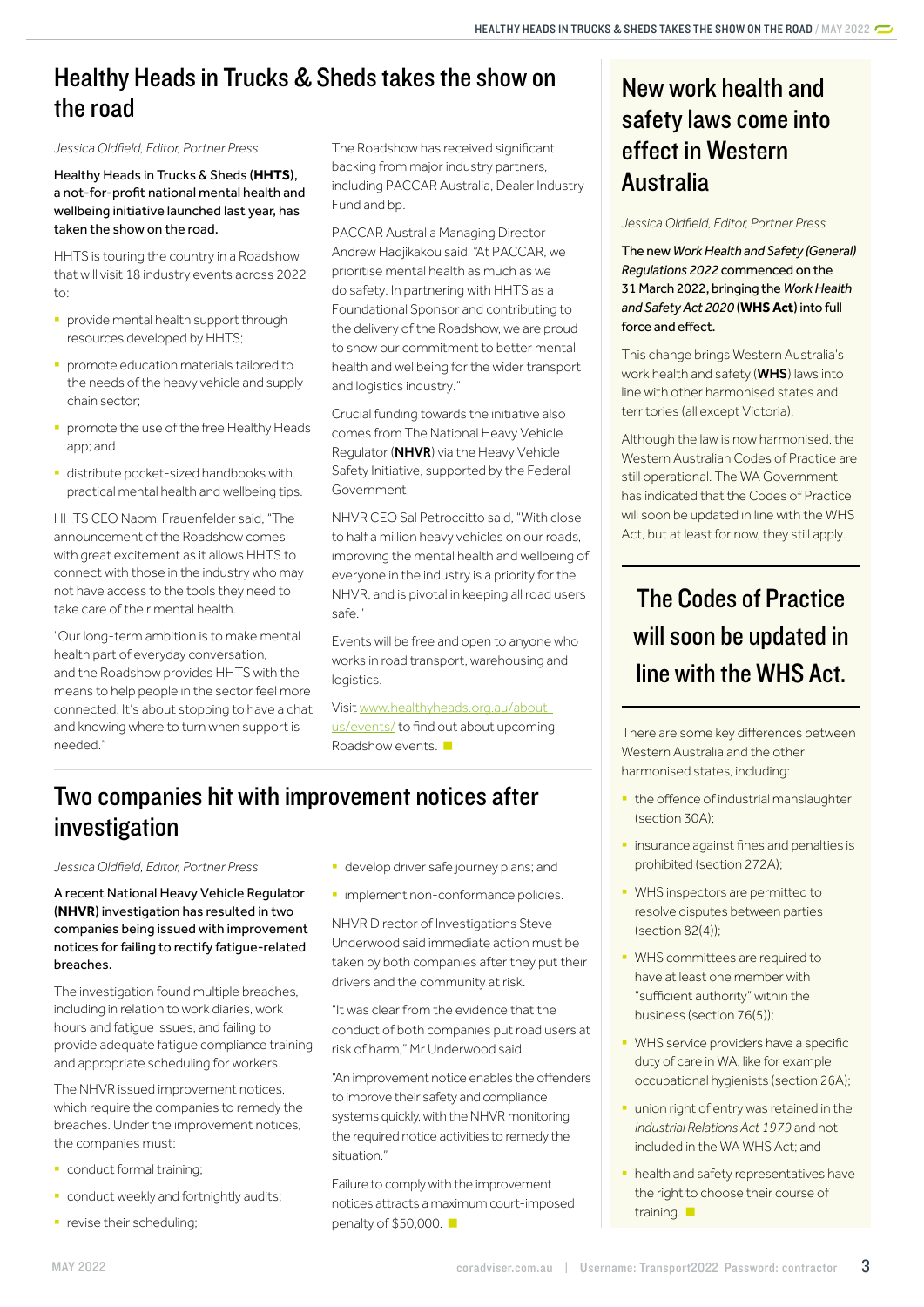<span id="page-3-0"></span>*Continued from page 1 "[Contractor compliance: Your business and managing third-party risk](#page-0-1)"*

If you observe obvious risks (or one that ought reasonably to have been observed) where a reasonably available solution (such as engaging with the transport operator) could eliminate that risk, it is considered to be 'reasonably practicable' for you to take steps to reduce that risk.

#### SHARED RESPONSIBILITY

Each party in the CoR must ensure, so far as reasonably practicable, the safety of their transport activities. Additionally, the safety of transport activities relating to a heavy vehicle is the shared responsibility of each party in the CoR for the vehicle.

This is a shared responsibility to ensure, so far as is reasonably practicable, that business practices, requests or demands, delivery requirements, schedules, packing, loading or unloading practices do not directly or indirectly cause or encourage:

- the driver to contravene the HVNL and/or exceed the speed limits; or
- another person (including another party in the CoR) to contravene the HVNL.

Whether a person has responsibility depends on:

- the function the person performs;
- the nature of the risk; and
- the person's capacity to control, eliminate or minimise the risk.

# Each party in the CoR must ensure the safety of their transport activities.

### ARE YOU RESPONSIBLE FOR YOUR CONTRACTORS' COMPLIANCE?

Transport activities often involve interactions with third parties who have a shared responsibility for safety. A safety duty under the HVNL may not be transferred to another person, so it is essential that all parties in the CoR cooperate to control, eliminate or minimise any shared transport risks.

## **DEFINITION:** THIRD PARTY

A third party may be a business or an individual not directly employed by you with which your business interacts in the performance of its transport activities. A third party may perform some transport activities for or alongside you. These interactions can take place between you and, for example:

- customers;
- prime contractors;
- subcontractors;
- warehouses and distribution centres; and
- maintenance and equipment service providers.

The level of responsibility that each business or person has depends on their capacity to influence and control the particular activity, including decision-making relating to the activity. Capacity, in general, means the ability to influence something or the behaviour of someone. Capacity in this context means the ability to control, eliminate or minimise the safety risk.

### **IMPORTANT**

The more control and influence your business has over a task (e.g. loading or unloading), the greater responsibility your business has to ensure the task is done safely.

**TIP:** Parties in the CoR only have a positive duty to notify regulators of 'notifiable incidents' under work health and safety laws. However, you should consider how to ensure the safety of your transport activities, and/or ensure that you do not encourage others in the CoR to breach their duties. Sometimes this requires you to notify and engage with other parties (not notify the regulators) when you detect a compliance problem.

Businesses do not need to micromanage contractors, try to run their compliance function for them and audit everything they do. But, the HVNL will not permit you to avoid responsibility for unsafe practices merely by saying, "my contractor did that, not me". Especially if the problem arose as part of a process in which you were involved. If you could and should have readily identified that there was a problem, you cannot turn a blind eye to it.

### MONITORING VERSUS MANAGING CONTRACTOR RISK

Parties in the CoR need to identify, analyse, evaluate and mitigate general risks associated with heavy vehicle supply chain safety under the HVNL. This includes monitoring or managing contractors, as appropriate.

You will be required to monitor risks in situations when you have limited control to manage the risk. This may be because:

- **the contractor has expertise that you do not have;**
- the transport activity occurs outside your geographical control (e.g. a fatigue incident on a public road away from a base); or
- § you have limited control of the transport activity (e.g. commercial goods being packed by third-party supplier).

You will be required to manage risks when you possess the knowledge, skills and experience to manage the risk. This may include scenarios where:

- § you have the expertise, even though you are contracting with another expert;
- the transport activity occurs within your geographical control, e.g. loading on site; or
- **•** you have a high level of control of the transport activity.

### EXECUTIVE DUE DILIGENCE

Executive duties of due diligence will also extend to the appropriate monitoring or management of contractors and, in this context, requires executives to:

- gain and maintain knowledge about the safe conduct of their transport activities;
- understand the hazards and risks associated with their transport activities;
- § maintain appropriate resources to implement processes to eliminate or minimise their hazards and risks;
- **•** respond to information received about their hazards and risks in a timely manner; and
- verify that their resources and processes are provided, used and implemented.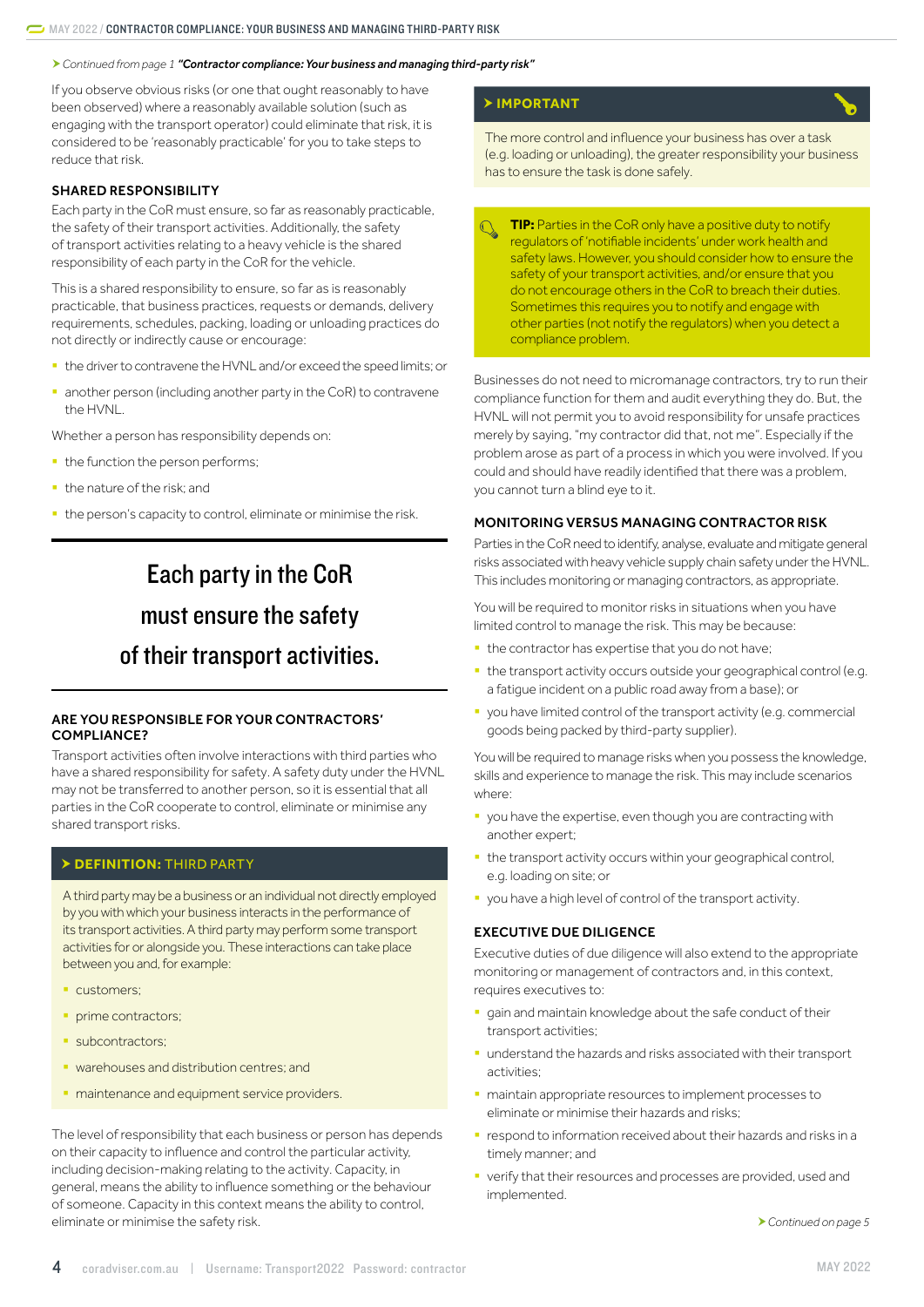#### *Continued from page 4 ["Contractor compliance: Your business and](#page-0-1)*

*[managing third-party risk](#page-0-1)"*

## 5 TIPS FOR DEALING WITH THIRD PARTIES

Consider the following when dealing with third parties:

- 1. Exercise a degree of due diligence in engaging a contractor, e.g. obtaining some assurance that they are aware of and complying with their CoR duties.
- 2. Establish an incentive for them to comply with their (and your shared) duties. For example, include terms in your contract with them that require them to comply with the HVNL, comply with any site policies that you have and report to you if CoR incidents occur when they are engaged on your jobs. You cannot blindly assume that they will then do their job. It is important to periodically check in with them or observe their actions on your site to ensure they are actually doing what has been agreed upon. If not, you need to engage with them to ensure they improve their performance.
- 3. Ensure that your transport providers are aware of their CoR safety obligations and have systems in place to manage those risks. One way to do this is to get them to tick a, "Yes, we have compliance systems" box or put a clause in your contract that says that they must do so. However, this is rather passive and cannot be relied on in isolation. Ask for some evidence of those systems, e.g. the underlying CoR compliance policy or accreditation scheme enrolment or a short description of how they manage, for example, mass, but not every compliance record.
- 4. While conducting your transport activities, periodically observe that those systems are being used and are effective, e.g. make checks to ensure that loads are not arriving obviously poorly restrained or with evidence of load shift.
- 5. Keep a logbook of observations that raise a red flag, e.g. a truck that arrives on a severe list due to overloading or poor load restraint, or that is very obviously damaged and unroadworthy (the kind of things that cause you to say, "Whoa, that isn't right", even if you are not a trucking expert).

So, as a general rule, you are responsible for managing the safety of your own transport activities, and you are not responsible for managing the compliance of your contractors or other third parties in the CoR. But, where a contractor performs tasks for you and under your direction, control or influence, or where you jointly perform a transport activity with a third party, you are responsible for engaging with that party to satisfy yourself that they know what they are doing and monitoring their performance to the extent necessary to ensure they are doing so.

# <span id="page-4-0"></span>How to effectively manage contractors

## *Nathan Cecil, Partner, Holding Redlich*

To effectively meet your safety obligations, it is useful to implement systems that help ensure compliance. To manage Chain of Responsibility (**CoR**) risks, your business must consider the full extent of its obligations to other parties in the supply chain.

Procedures that can assist you to manage your safety responsibilities in relation to contractor management include:

- **·** risk management;
- **supervision;**
- **•** training, instruction and information;
- **consultation, cooperation and coordination;** and
- **monitoring or compliance performance** review.

When managing your third-party interactions, your business should clearly be able to demonstrate that your safety systems and processes are in order so that you minimise or eliminate the possibility of breaching the Heavy Vehicle National Law.

Following is a simple guide to dealing with contractors. This guide is based on a five-step model based on some prior presentations of the National Heavy Vehicle Regulator.

**DOWNLOAD** 

## CHECKLIST: HOW TO DEAL WITH CONTRACTORS

## Step 1: Plan

- Establish the size and nature of your transport activities.
- § Assign roles and responsibilities.
- Ensure contractors understand your safety expectations.
- Choose contractors who can meet your requirements.

## Step 2: Source

- Pre-qualify contractors based on their capability to perform the transport task.
- Determine how the contractor manages the safety risks of their transport activities.
- Consider conducting a National Heavy Vehicle Accreditation Scheme or reference check.
- Determine whether the contractor intends to subcontract any work to another party. If so, find out to whom and how their performance will be assured.
- Find out whether the contractor has relevant insurances.
- Determine whether the contractor has been involved in any previous safety incidents.

## Step 3: Mobilise

- Reach agreement, and be clear on your responsibilities and the responsibilities of the contractor.
- Document these responsibilities in a written agreement.
- Include terms for how incidents will be notified.
- Include trigger points for escalation and termination of the contract.
- Include requirements for any training and induction by either operator and/or contractor.
- Include requirements to maintain safety management systems, accreditation, certain standards, etc.

## Step 4: Manage

- Monitor the performance of policies, procedures and contracts.
- § Conduct periodic meetings to discuss and manage issues.
- § Nominate a contact point in each party to discuss contractual/safety issues.
- Consider audits to ensure compliance with the contract.
- Outline incident notification procedures, e.g. what/how often/to whom.

## Step 5: Review

- Evaluate contractor performance to make sure the contractor is performing the transport activity according to contractual agreement.
- Provide updates on safety management systems or the nature of the transport activity.
- Learn from incidents and adjust practices/contracts if required.
	- If unsatisfactory, attempt to negotiate ways to improve their performance.
	- If negotiation fails, consider finding another contractor.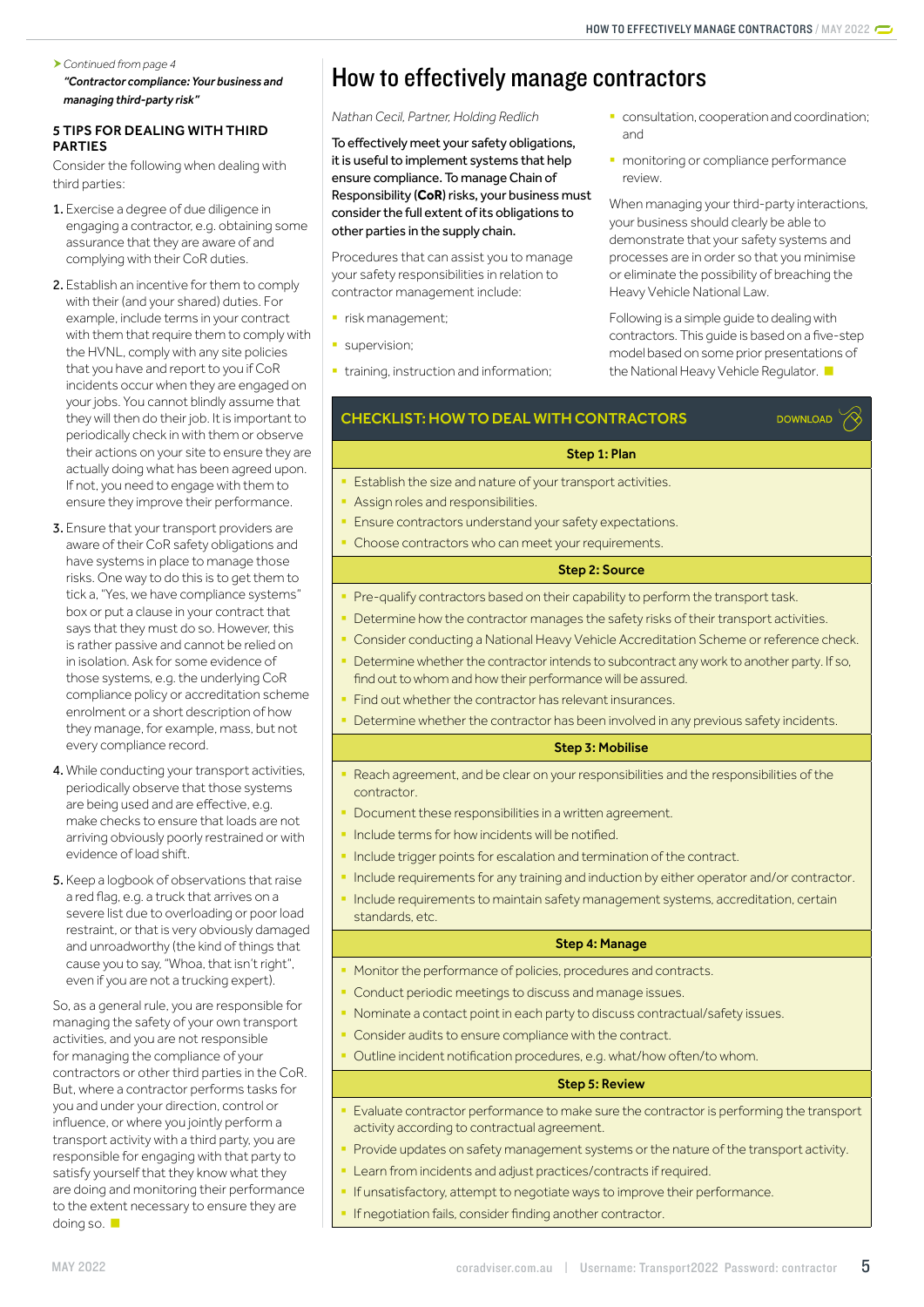## <span id="page-5-0"></span>The NHVR's current verdict on fatigue and distraction detection technologies

#### *Melanie Long, Associate, Holding Redlich*

I was recently shown a YouTube video where a distracted heavy vehicle driver's shaking chair caused him such a shock that he almost leaped out of his seat. The cause of this shaking chair? A fatigue and distraction detection technology (**FDDT**) device, which registered that a driver's eyes were no longer on the road and then alerted him to this through the automatic shaking of his chair.

The mechanism was obviously quite effective at getting the driver's attention. Following this, I was interested to know how these technologies had been received by the industry. This article explores this question with a review of the National Heavy Vehicle Regulator's fatigue monitoring trial that took place between January 2019 and 2020, the purpose of which was to allow the National Heavy Vehicle Regulator (NHVR) to gain a greater understanding of how FDDT works and is used. The outcomes from this trial are summarised below.

### PHASE 1: REVIEW OF FDDTS

Phase 1 of the trial involved a review of the FDDTs being used in the industry. The NHVR determined that there are currently six key areas in which these technologies operate:

- 1. Fitness for duty tests: Devices that conduct a variety of tests before a driver commences work to determine their current alertness level.
- 2.Continuous operator monitoring (oculomotor measurements): Fatigue/ distraction technologies based primarily on eye movement.
- 3.Continuous operator monitoring (electroencephalography [EEG]): Fatigue detection based on brain wave activity.
- 4. Other continuous operator monitoring technologies: Devices that continually measure physiological indicators of fatigue during work, e.g. posture/head nodding and galvanic skin response.
- 5. Performance-based monitoring: Devices that monitor performance indicators that are associated with fatigue-related incidents.
- 6. Vehicle-related technologies, including crash-avoidance technologies: Fitted vehicle safety technologies that aim to assist the driver in reducing the likelihood of a crash, e.g. electronic stability control, electronic brake distribution and forward collision warnings.

Of the above technologies, continuous operator monitoring (oculomotor measurements) devices or face monitoring systems were deemed to offer the most value to users. It is for this reason that they were chosen as the focus for phase 2.

Despite this, the NHVR concluded that these devices should not be implemented as a standalone tool for fatigue management. Rather, that they should be used as part of a fatigue risk management system.

### PHASE 2: ANALYSIS OF FDDTS

Phase 2 of the NHVR trial into FDDTs involved interviewing key stakeholders currently using or providing these technologies to determine whether the technology was capable of correctly identifying unsafe driving behaviours attributable to fatigue and/or distraction, and the potential capability of such technologies to help reduce fatigue and distraction events, and thus improve safety outcomes within the heavy vehicle industry.

The key findings of this phase in relation to the effectiveness and industry opinion of FDDTs were as follows:

- There was an almost unanimous belief among stakeholders that the effective use of FDDTs will profoundly reduce the frequency of fatigue and distraction events while driving and that, if implemented more broadly across the industry, FDDTs would significantly improve safety outcomes.
- **FDDTs are perceived by stakeholders** as 'game-changers' that provide safety benefits without:
	- unnecessarily compromising operational efficiency; or
	- producing paradoxical outcomes as can sometimes be the case for things that fall under a 'one-size-fits-all' approach.
- § Implementation and evaluation of FDDTs is still in the early stages, with a range of ongoing challenges identified, including:
	- the importance of adopting a collaborative (as opposed to mandated) approach between company management and driver;
	- a stated preference by most drivers to encourage the use of FDDTs that identify unsafe fatigue and/or distraction event alerts rather than approaches based on continuous surveillance;
	- ensuring the NHVR and industry develop a collective view on the best ways to introduce an effective and workable standard for FDDTs that encourages greater operational flexibility under the Heavy Vehicle National Law;
	- the need to develop guidance materials that provides legally defensible policies and procedures on how organisations might reasonably respond to fatigue and/ or distraction event alerts; and
	- ensuring complementary guidance material is available to encourage drivers to use the technology to develop a better

understanding of fatigue and to act earlier on their own 'leading indicators' before a high-risk fatigue event occurs.

- Many participants held the view that the NHVR and other regulators must play a leadership role to support industry in reducing fatigue risks by supporting the delivery of a more flexible regulatory framework and culture (through the Heavy Vehicle National Law) that provides for:
- increased use of FDDTs that meet an agreed standard;
- the creation of standard operating practices, templates or guidance materials for companies using FDDTs; and
- the collaborative collection and exchange of data from FDDTs to accelerate organisational and regulatory learning cycles to assist continuing reduction of fatigue and/or distraction related events.

Accordingly, the results were overwhelmingly positive and in favour of further adoption of FDDTs within the industry. Therefore, while there are some challenges to be overcome, it appears that FDDTs will become more and more common within the industry. Further, to promote the adoption of FDDT, legislative and regulatory change is required to address the concerns of industry stakeholders.

## NEXT PHASES AND CONCLUSIONS

There were three further phases conducted by the NHVR:

- a phase dedicated to field assessment of the FDDTs to assess their adaptability; and
- validation of key findings from Phase 2; and
- consultation and reporting.

Unfortunately, the NHVR is yet to publish the findings from these phases. However, based on the outcomes of the first two phases, it appears that overall, the NHVR's trial into FDDTs was in favour of the further adoption of FDDTs as they have been found to be effective in reducing fatigue and/or distraction events.

While it is clear there is need for some finetuning with the regulatory framework and perhaps even the technology itself, there is no denying they have had a positive impact on industry safety. Considering that one in 10 heavy vehicle crashes are said to result from driver fatigue and possibly even more from distraction, my initial questions about this technology have been quashed, and I can only see the further introduction and implementation of FDDTs as a positive step towards ensuring all drivers on our roads are safer than ever before.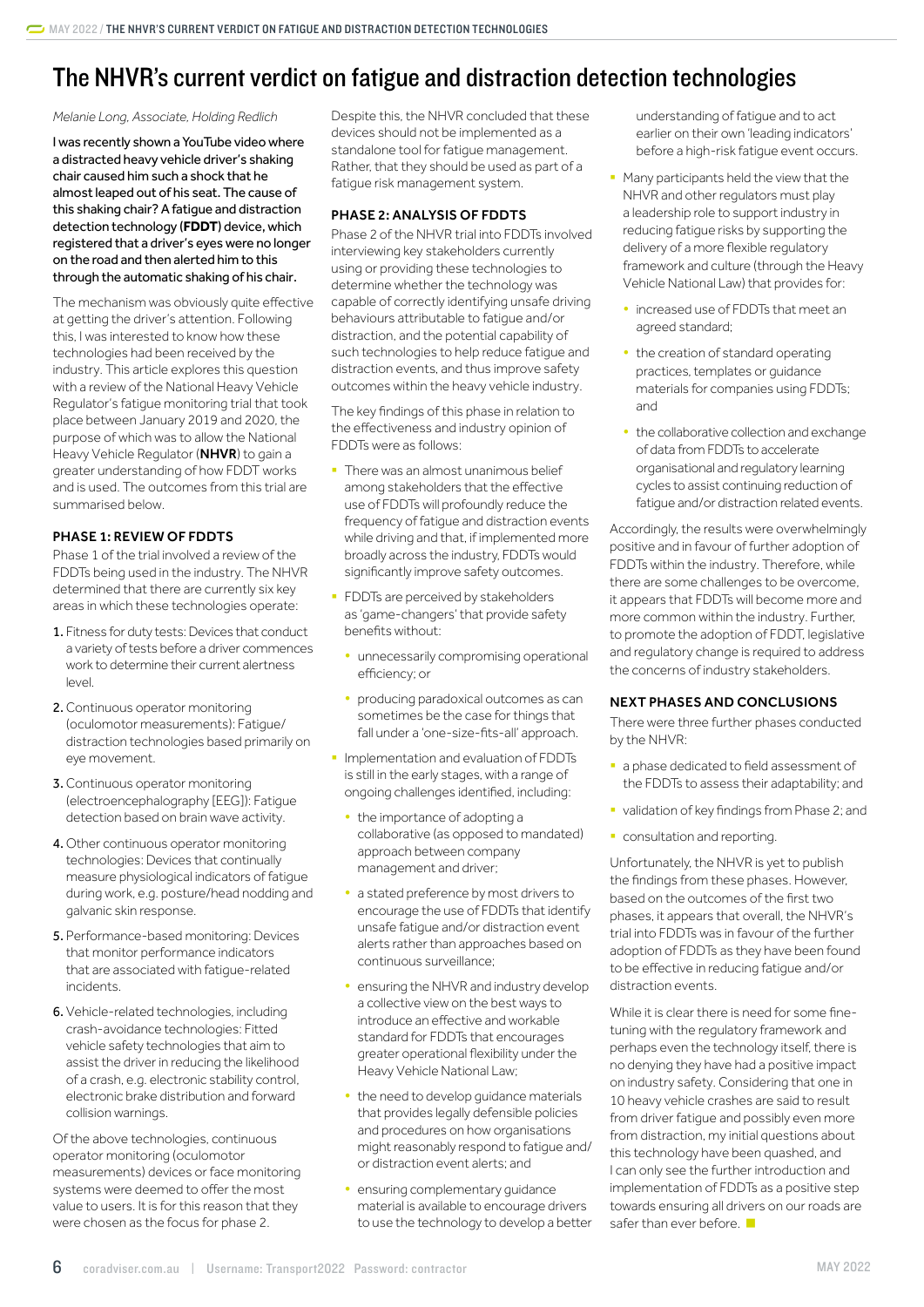#### <span id="page-6-0"></span>**HELPDESK**

## Each month we publish some of our top questions from the *CoR Adviser Helpdesk*. To ask your question today, email: [helpdesk@coradviser.com.au](mailto:helpdesk%40coradviser.com.au?subject=).

Please note: All identifying details are removed for reasons of confidentiality.

Whether your concerns are about recent legislative changes, difficulty ensuring compliance of others in the supply chain, or the steps you need to take to protect yourself, our team of lawyers is ready to answer your questions.

## Formal warnings

## **Q** When can a formal warning be issued?

**A** A formal warning can be issued by an authorised officer (being<br>an authorised police officer in the positivised privated integrate an authorised police officer in the participating jurisdictions to the Heavy Vehicle National Law [HVNL] or any person specified in the HVNL to be an authorised officer) if they reasonably believe that a person has contravened the HVNL but exercised reasonable diligence to prevent the contravention and was unaware of it.

Formal warnings are at the 'less serious' end of the enforcement spectrum, and cannot be given for substantial or severe risk breaches of mass, dimension or loading requirements, or for substantial, severe or critical risk breaches.

## Reviewing the regulator's decisions



**Q** How do I get a decision that has been made by the National Heavy Vehicle Regulator (**NHVR**) reviewed?

**A** Usually, the starting point is to make a request to the NHVR to review a decision it has made via an internal review application. Decisions that can be reviewed are listed in Schedule 3 of the HVNL or under regulations, and include:

- § not grant an access permit;
- not grant a vehicle standards exemption (permit);
- grant a vehicle standards exemption (permit) for a period less than the period (of not more than 3 years) sought by the applicant;
- impose on a vehicle standards exemption (permit) a condition not sought by the applicant;
- not make a decision sought in an application for amendment or cancellation of a vehicle standards exemption (permit);
- amend or cancel a vehicle standards exemption (permit);
- **·** immediately suspend a vehicle standards exemption (permit);
- not give a replacement permit for a vehicle standards exemption (permit);
- not grant advanced fatigue management (AFM) or basic fatigue management (BFM) accreditation; and
- issue or amend a prohibition or improvement notice.

Part 11.2 of the HVNL sets out the process for an internal review. An application must be in writing, stating the grounds on which you want the decision reviewed, must be accompanied by the prescribed fee and be made:

- § within 28 days of being notified about the decision; or
- within 28 days after receiving a statement of reasons, if an information notice had not been provided and a statement of reasons has been requested.

If your internal review application is not successful, you can appeal to the relevant appeal body in your jurisdiction. This can be done up to 28 days (but can be extended by the relevant appeal body) after:

- the NHVR has issued a review notice; or
- the end of the internal review period, if the internal reviewer does not make a review decision within the period.

## Transport customers

**Q** How do I ensure that I am doing the right thing as a transport customer?

**A** As a customer of transport services, you are a part of the Chain of Responsibility (CoR) and therefore have an obligation to ensure so far as reasonably practicable the safety of your transport activities, even if you practically have limited involvement in the provision of transport services itself.

There are several ways to ensure you are not doing the wrong thing and potentially causing or exacerbating HVNL non-compliance up the supply chain.

Firstly, avoid prohibited requests that ask, direct or require drivers or other parties in the CoR to cause a driver to exceed speed limits, drive while impaired by fatigue, drive in breach of work or rest hours options, or drive in breach of other laws.

Secondly, avoid prohibited contracts that would have the same consequences.

Thirdly, undertake detailed pre-engagement operational due diligence. This can be achieved by:

- **•** satisfying yourself that your transport providers are aware of their CoR safety obligations and have systems in place to manage those risks;
- periodically observing service providers' systems to ensure they are effective. This doesn't necessarily mean performing an audit. Instead, it could involve checking that loads aren't arriving poorly restrained or with evidence of load shift; and
- keeping an eye out for red flags of non-compliance, e.g. if a truck were to arrive that was clearly unroadworthy.

© 2022 Portner Press Pty Ltd All rights reserved. No part of this publication may be reproduced or transmitted in any form by means electronic or mechanical, including recording, photocopying, or via a computerised or electronic storage or retrieval system, without permission granted in writing from the publisher. The information in this publication is of a general nature and does not constitute legal advice. It is not intended to address the circumstances of any particular individual or entity. No action or inaction should be taken based solely on the contents of this publication; if you require specific legal advice on any matter relating to employment law and industrial relations, please contact the Editor-in-Chief of this publication or your own legal advisers. The information and opinions provided are believed to be accurate and sound, based on the best judgements available to the authors at the time the publication went to print. We do not guarantee that the information is accurate at the date it is received or that it will continue to be accurate in the future. The publisher is not responsible for any errors or omissions.

If you have any subscription queries, please contact Customer Services on 1300 782 911. We may monitor and record calls to maintain and improve our service. For editorial queries please email us at [cs@portnerpress.com.au](mailto:cs%40portnerpress.com.au?subject=). Waterman Business Centre, Level 2, UL40/1341 Dandenong Road, Chadstone, VIC 3148. ACN 634 719 421.